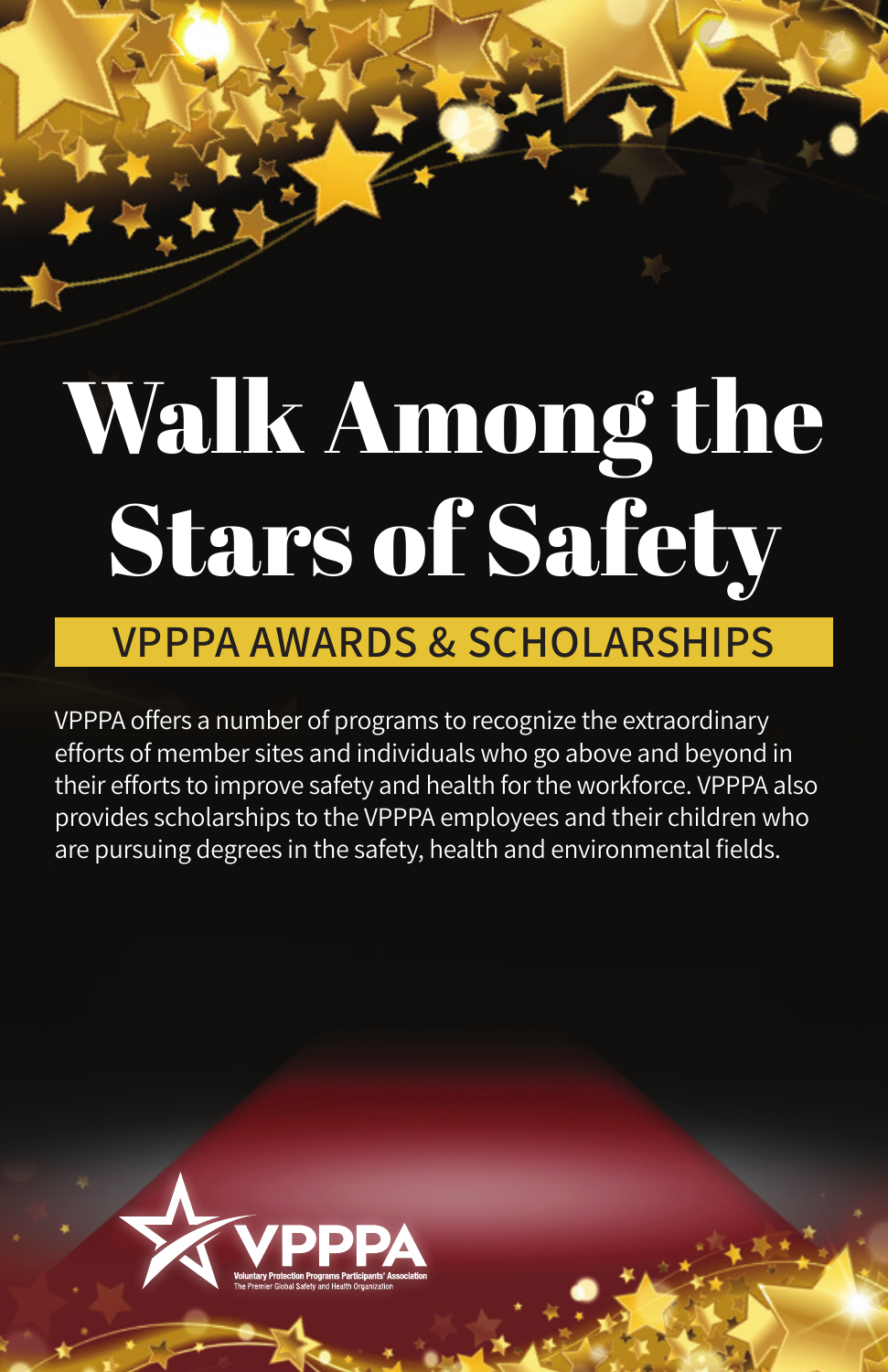### Annual Awards

The VPPPA Annual Awards for Outreach and Innovation recognize those VPPPA member sites and individuals that have made exceptional contributions to the mission of the VPPPA during the previous year. These pioneers in safety and health have shared their knowledge of safe practices with others or developed new techniques to create a safer, healthier work environment.

#### **VPP Outreach Award**

This award provides recognition for those who achieve an outstanding level of outreach activity and encourage others to share their knowledge. They are our "VPP Ambassadors." The VPP Outreach Award is for an individual, company or worksite that has done an extraordinary amount of work in these areas.

**Complete applications and materials for awards are typically due to the VPPPA National Office by the end of May. Awards are presented at the annual Safety+ Symposium in August. Please check vpppa.org for more information and deadlines.**

#### **Safety and Health Outreach Award**

This award provides recognition for our "VPP Models," who reach out to share the safety, health, technical and management expertise developed at their sites. This is for an individual, company or worksite that has achieved an outstanding level of outreach in the safety and health arena, not directly encompassing the VPP.

#### **VPP Innovation Award**

This award provides recognition for an individual, company or worksite that has developed and successfully implemented an innovation, encouraged others to try new approaches and emphasized the value of creativity and flexibility in the resolution of worker safety and health problems. The innovation may be program-related or of a technical nature.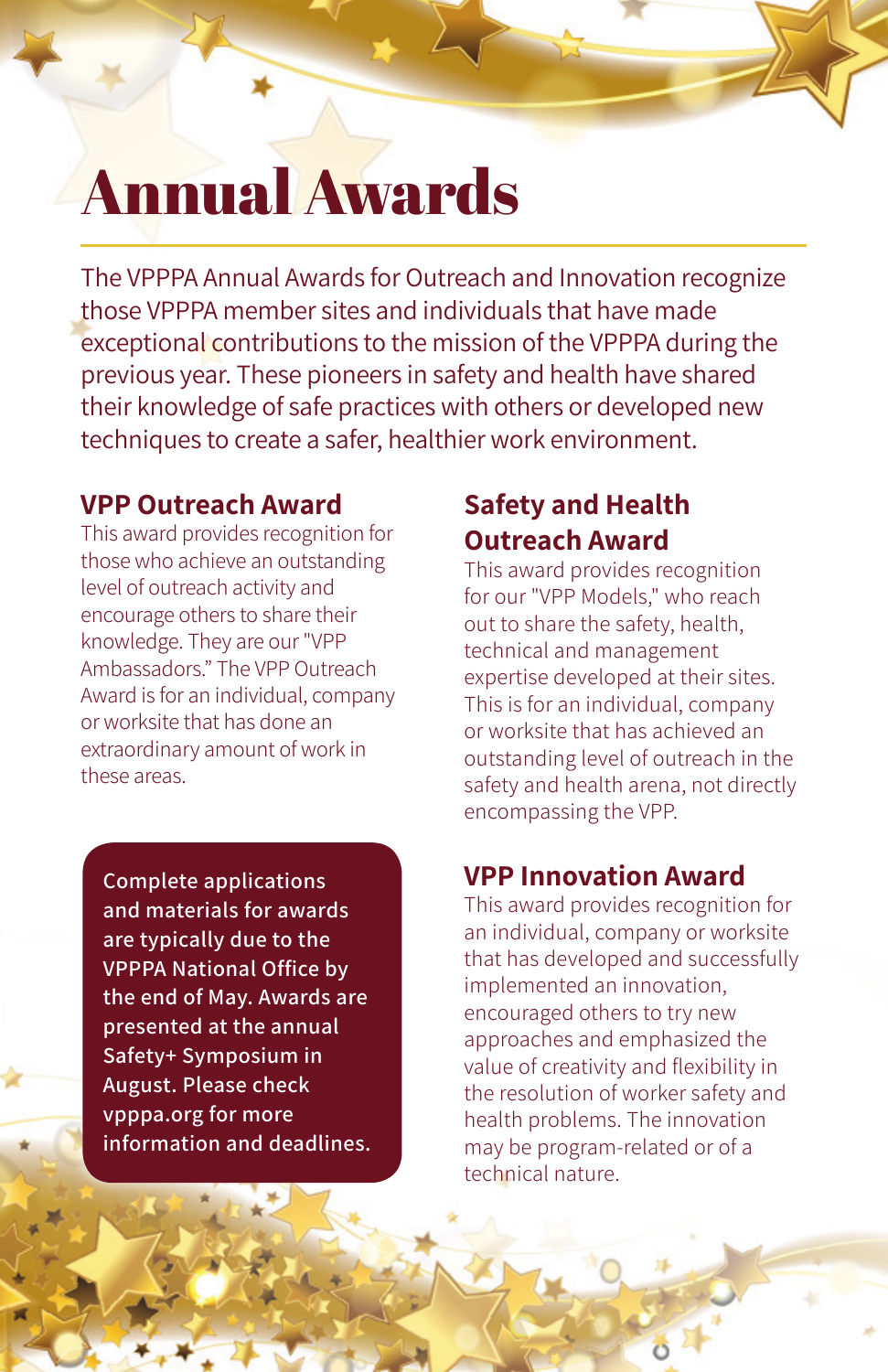## **Scholarships**

In an ongoing effort to advance the field of occupational safety and health, VPPPA has established a scholarship program for VPPPA members and their families.

#### **June Brothers Scholarship (Awarded Amount: \$3,500)**

Recognizes students who are leaders and role models in their schools and communities and who are entering either the environmental, safety and health areas or the trades (respectively). Granted to one student who is either employed at a VPPPA full member site or to the child/ grandchild/spouse of a member.

#### **Stephen Brown Scholarship (Awarded Amount: \$3,500)**

Recognizes students who are leaders and role models in their schools and communities and who are pursuing a degree in the trades. Granted to one student who is either employed at a VPPPA full member site or to the child/ grandchild/spouse of a member.

#### **William "Sully" Sullivan Scholarship (Awarded Amount: \$3,500)**

Recognizes an employee at a VPPPA full member site who has made significant contributions to VPP at his/her site. This scholarship is open to employees enrolled in, or enrolling in, a vocational school, college or university.

#### **Sergeant Safety Scholarship (Awarded Amount: \$3,500)**

This scholarship (aka DoD Scholarship) is intended for students pursuing either an undergraduate or graduate degree in the safety/health/ environmental field and associated with the Department of Defense or contractor sites. This scholarship is open to students enrolled in, or enrolling in, a college or university.

**Complete applications and materials for scholarships are typically due to the VPPPA National Office by the end of May. Awardees will be notified in mid-June and are presented at the annual Safety+ Symposium in August. Please check vpppa.org for more information and deadlines.**